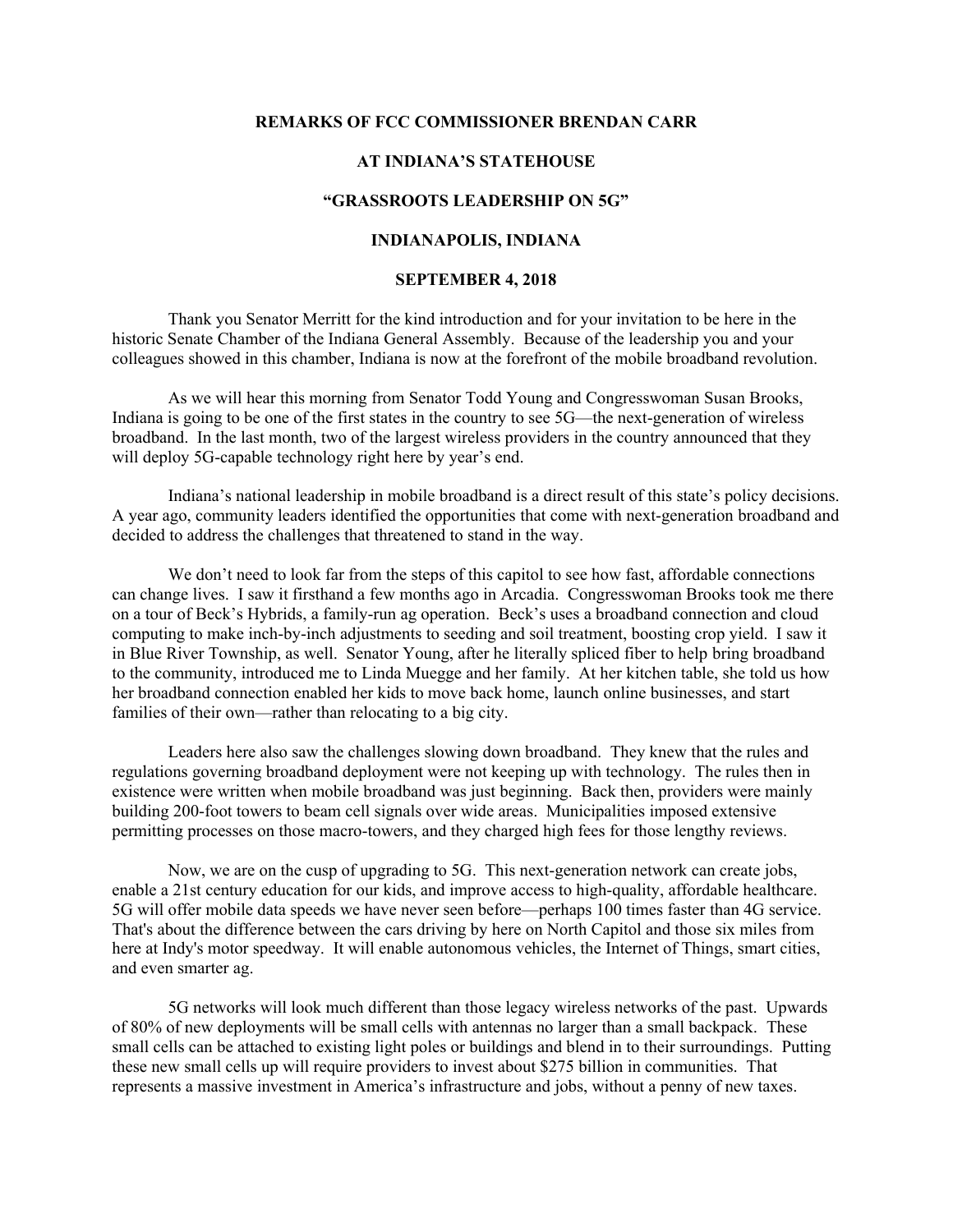But to upgrade our networks we need to upgrade our rules. And that's where Senator Merritt and the leadership in this chamber were so forward-looking. They saw that some of the rules that applied to 200-foot towers didn't make sense for backpack-sized small cells. And so they made commonsense reforms to the way wireless infrastructure is built in this state. They cut fees, shortened the timeline for approval, and removed policies that prohibited network upgrades.

A year after enacting Indiana's small cell bill, the results are in—and they are remarkable. Since state leaders reformed the law, wireless providers have built over 1,000 small cells in more than 30 communities across the state. As I mentioned, not one, but two of the country's largest wireless providers have announced Indianapolis as a showcase city for 5G, with deployments happening here by year's end. That makes Indianapolis—not New York, not San Francisco—that makes Indianapolis #1 in the country for most intensive 5G investment. When it comes to wireless, Indiana is the future, and that's because of this state's innovative leadership.

Other leaders around the country are picking up the mantle of reform. Before meeting with Governor Holcomb here in Indy, I spent time with mayors, county officials, and state-wide representatives in their communities. They talked about their own experiences and ideas for promoting broadband. In Texas, Governor Abbott told me about his state's small cell legislation. Since enacting their bill, major 5G investments have been announced for this year in Austin, Dallas, Houston, and Waco. In all, 20 states have enacted small cell reform bills so that their residents can reap the benefits of nextgen networks.

And yet still too many communities, especially in rural America, feel that they may be left behind. Their elected leaders have called on the FCC to act because they are concerned that, without federal action, they may not see 4G, let alone 5G service. They worry that the billions of dollars of investment needed to deploy next-gen networks will be consumed by high fees and long delays in big, "must serve" cities. I want to share part of a letter I received a few days ago from the county commissioners of a more rural area in Michigan. They wrote:

Smaller communities such as those located in St. Clair County would benefit by having the [FCC] reduce the costly and unnecessary fees that some larger communities place on small cells as a condition of deployment. These fees, wholly disproportionate to any cost, put communities like ours at an unfair disadvantage. By making small cell deployment less expensive, the FCC will send a clear message that all communities, regardless of size, should share in the benefits of this crucial new technology.

They're right. When I think about success—when I think about winning the race to 5G—the finish line is not the moment we see next-gen deployments in New York or San Francisco. Success can only be measured when all Americans, no matter where they live, have a fair shot at fast, affordable broadband. So we at the FCC have studied the success of your efforts in this statehouse and the rest of the states that have enacted small cell bills. We learned how removing unnecessary regulatory barriers to deploying small cells can directly impact investment, jobs, education, and families.

Based on your work, I am announcing today the next steps in the FCC's efforts to bring more broadband to more Americans. Later this month, the FCC will vote on a proposal designed to support small cell deployment. It contains four main ideas.

First, it reaffirms local control over wireless infrastructure decisions where it is most appropriate, while ensuring that commonsense guardrails apply to outlier conduct. We do so by providing updated guidance on the types of local reviews that, in regulatory parlance, can materially inhibit or effectively prohibit small cell deployment. But by taking a balanced approach, we show respect for the work of state